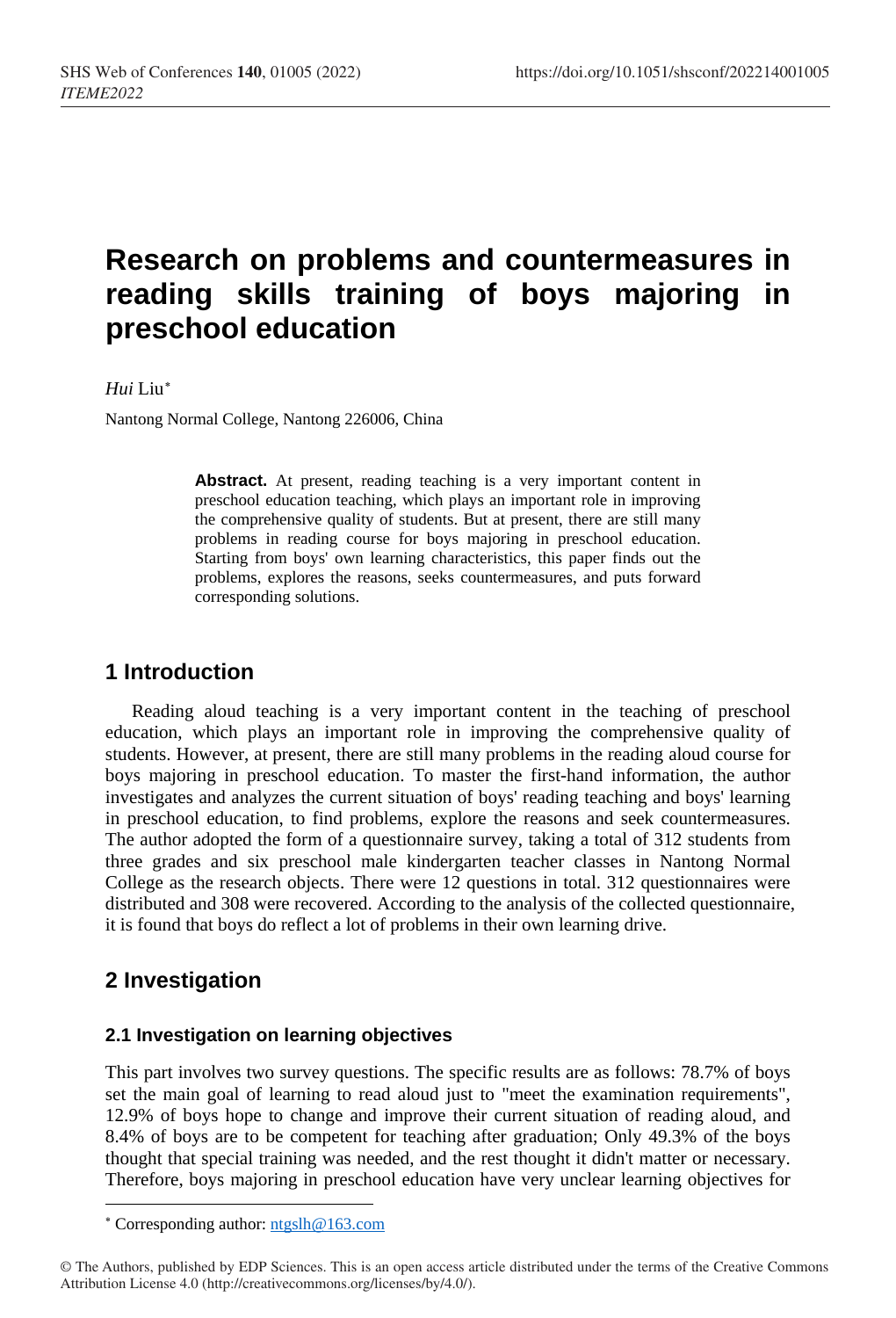reading class, and many students have very strong "exam motivation". The data of the survey results are shown in "Table 1".

| <b>Investigation content</b>          | <b>Options</b>                            | Percentage $(\% )$ |
|---------------------------------------|-------------------------------------------|--------------------|
| What is your goal of learning to read | Meet the exam requirements                | 78.7               |
| aloud                                 | Change and improve your reading<br>status | 12.9               |
|                                       | Able to do future teaching jobs           | 8.4                |
| Do you think it is necessary to carry | Be necessary                              | 49.3               |
| out professional training aimed at    | Indifferent                               | 45.1               |
| improving boys' reading ability       | Not necessary                             | 5.6                |

**Table 1.** Ouestionnaire on learning objectives of boys' reading training.

### **2.2 Investigation on learning basis**

This part involves two survey questions. The specific results are as follows: only 4.5% of boys are interested in reading aloud, while 74.8% of boys are not interested in reading aloud; On the question of "what is the most difficult thing you feel in the process of learning to read aloud", the proportion of several options is relatively average. 46.8% of boys think that "the problem of their own pronunciation is difficult to correct", 31.7% of boys think that "the skills of reading aloud are difficult to master", and 21.5% of boys admit that they "have no confidence to learn well". This data shows that the learning ability of boys majoring in preschool education is very poor. The data of the survey results are shown in Table 2.

| <b>Investigation content</b>                           | <b>Options</b>                                                    | Percentage $(\% )$ |
|--------------------------------------------------------|-------------------------------------------------------------------|--------------------|
| Are you interested in                                  | Be interested                                                     | 4.5                |
| learning to read aloud?                                | Indifferent                                                       | 20.7               |
|                                                        | Uninterested                                                      | 74.8               |
| What do you find most<br>difficult in learning to read | Problems with self-pronunciation are more<br>difficult to correct | 46.8               |
| aloud?                                                 | The skills of reading aloud are difficult to<br>master            | 31.7               |
|                                                        | No confidence can learn well                                      | 21.5               |

Table 2. Questionnaire for the basic learning of boys' reading training

# **3 Survey data induction**

The learning effect is not good, and the problems of boys themselves cannot be ignored. To sum up, it mainly includes the following aspects.

### **3.1 Unclear learning objectives**

In the survey, 49.3% of the boys thought it was necessary to "set up a reading course for boys", but 34.5% of the boys thought it should be related to the exam. This result shows that the learning goal of boys learning to read aloud is not clear. Their "exam oriented" motivation is strong. The purpose of learning is only for the exam, and they hope to set up a reading course for boys, just hope to do better in the exam. With such an "exam oriented" goal, boys' motivation to learn to read aloud will only become weaker and weaker without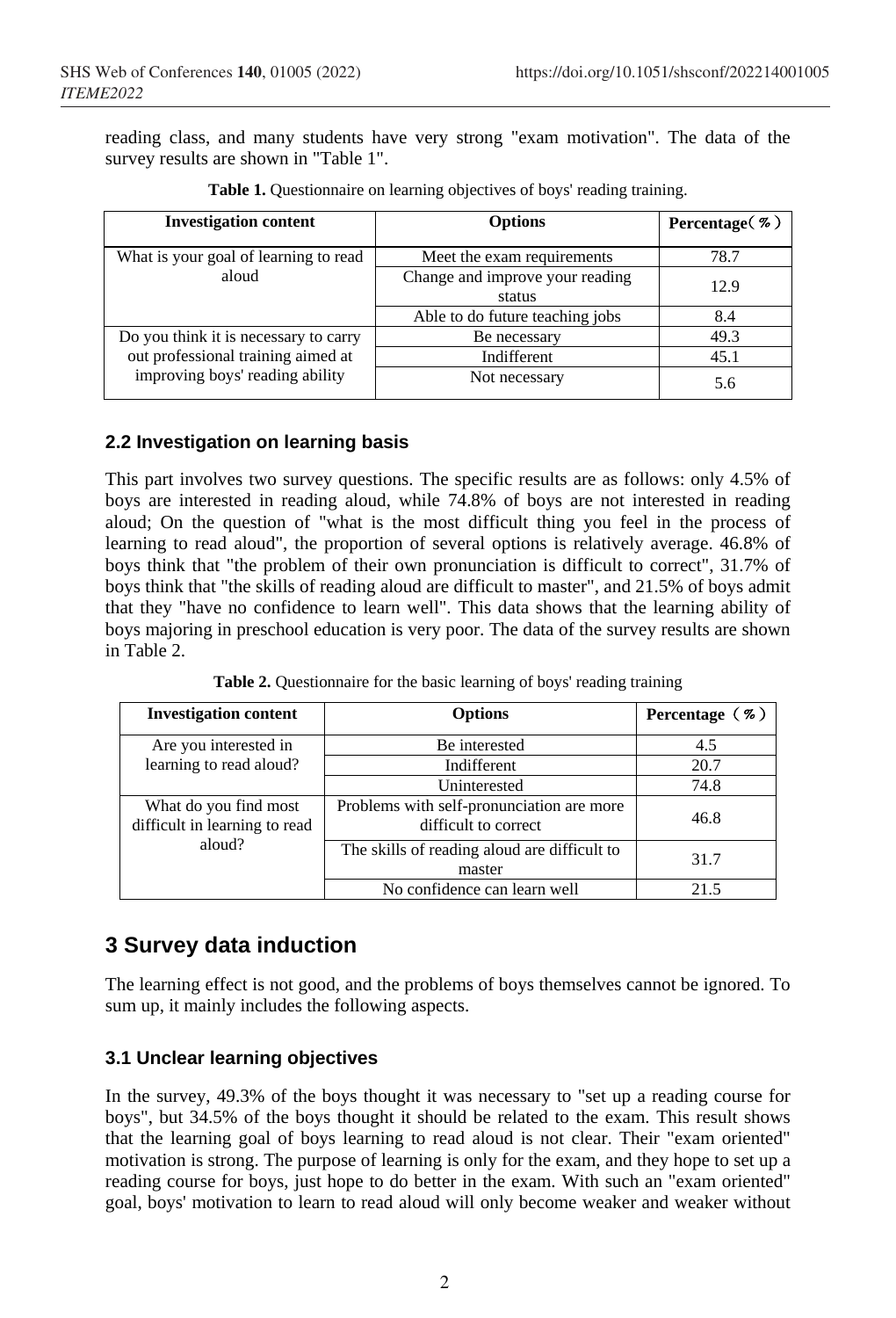seeing the help of learning to read aloud for their professional growth and their future career.

#### **3.2 Pronunciation problems**

In the survey, it is found that boys with a better foundation can achieve standard pronunciation and fluent sentences when reading aloud, but few can accurately grasp the emotional tone of the article, not many read in cadence and sincerity.

Male students' pronunciation problems are more prominent. Boys' pronunciation is not standard. They are manifested in ambiguity of n and l, confusion of f and h pronunciation, confusion of flat tongue and tongue, confusion of finals, the confusion of pronunciation of single finals i and ü, and inaccuracy of simple final vowel and posterior nasal vowel. When boys read aloud, the pronunciation problem is more prominent. This conclusion is also confirmed in the questionnaire. On the question "what do you feel is the most difficult in the process of learning to read aloud", 46.8% of boys think that "the problem of their own pronunciation is more difficult to correct"

#### **3.3 Poor reading skills**

Boys majoring in preschool education lack knowledge of reading skills in the learning process of reading course, cannot skillfully master the internal skills of reading and the application of external skills, cannot reproduce the situation when reading, cannot put themselves in an objective sense, do not pay attention to the treatment of light stress and continuous treatment when reading, and do not have much emotional color, hard to give people the enjoyment of beauty. At the same time, when boys read aloud, if they want to read "childishness", they need more coordination of tone and demeanor, but "degree" is difficult to grasp. If you don't pay attention, you will have a feminine tendency and lose your masculinity.

Accurate comprehension, precise expression, full of childlike interest, balance of rigidity and softness, "degree" of relaxation, straightforwardness, naturalness, and humour, these are the requirements for boys in preschool education majors' reading aloud courses. To achieve this standard, if boys cannot master the reading skills based on understanding the content of the work.it is difficult to accurately grasp and read the essence of each work, let alone form the characteristics of boys.

#### **3.4 Not interested in reading aloud**

The survey shows that, first, only 4.5% of boys are interested in reading aloud, the remaining 95.5% of boys, 20.7% of boys think reading aloud is dispensable for him, while 74.8% of boys are not interested in reading aloud at all. Secondly, on the question of "how do boys react in the class of reading class", 61.6% responded generally and 30.2% responded positively. It shows that boys' interest in language courses is not high, and their interest in the current reading ability training course is also general.

# **4 Cause analysis**

#### **4.1 Students' own reasons**

The reasons why the reading ability training of boys majoring in preschool education has become so embarrassing are analyzed from the boys themselves, mainly in the following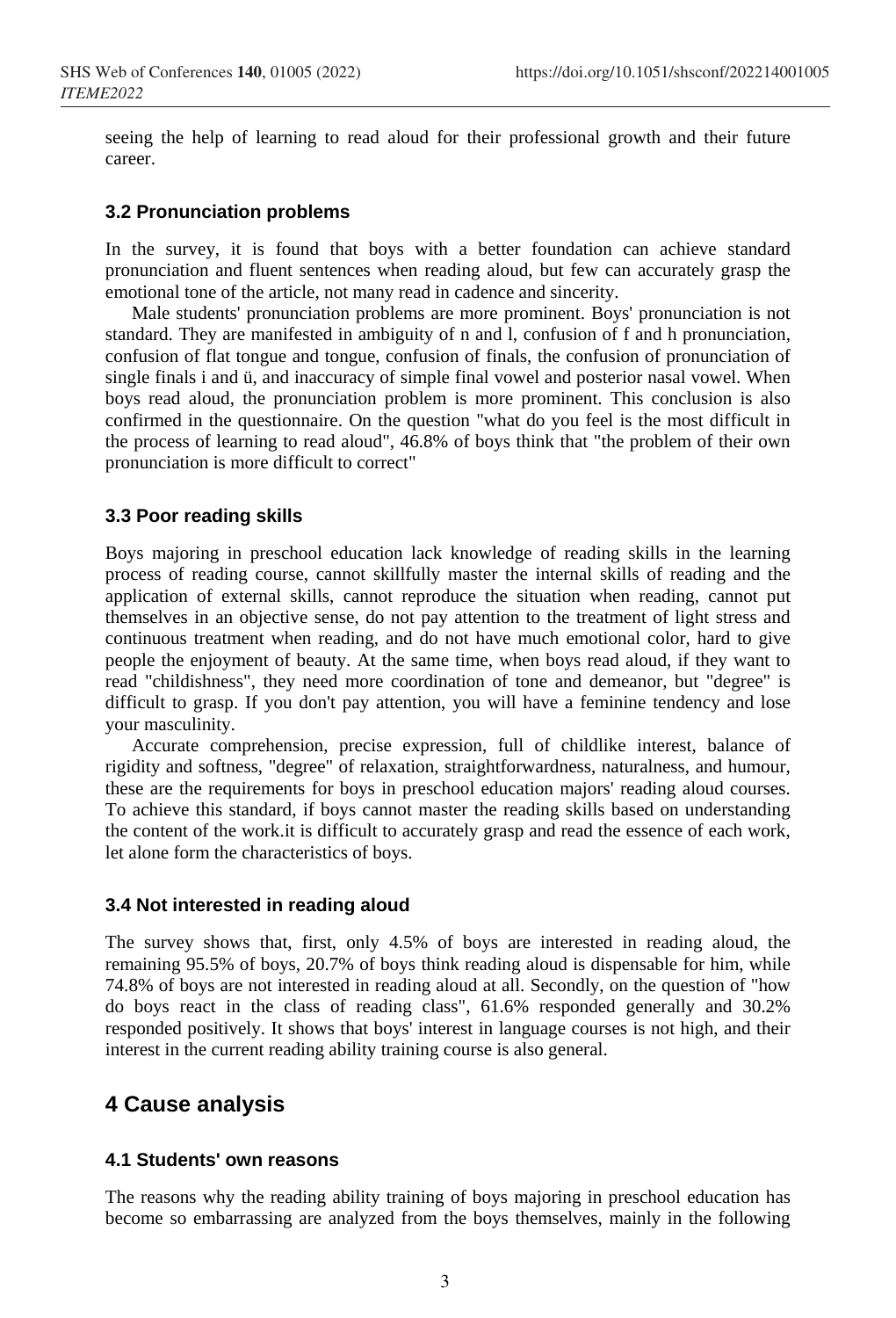aspects.

In boys' physiology, there are three physical properties of speech. First, the pitch. Boys' vocal cords are longer, thicker and looser than girls' vocal cords. Therefore, the voice is lower than girls' and the low pronunciation is easy to lead to ambiguity. The second is the sound intensity. The vital capacity of boys is larger than that of girls, so the sound intensity is usually stronger, while it is more difficult to make Qi and light sounds with "childlike fun". The third is the sound length. Boys have a longer breath and a longer sound length. If they make short notes, they should learn to control their breath.

In terms of boys' character, Boys are more interested in learning. Boys usually don't like theoretical courses and find it difficult to raise their interest. They prefer science and creative learning with abstract thinking as the main body, while girls prefer language and memory examinations. We can often see such a scene: Science and engineering classes are usually dominated by boys, and the number of girls is rare; The liberal arts classes are all girls, while boys are sporadic. The reading course of preschool education is naturally a language course. Boys are not interested in it. It is understandable to analyze it from their own personality.

In learning pronunciation, boys are less patient than girls and are unwilling to slowly train their reading ability. When they encounter difficulties in reading, they are more likely to be anxious and have no correct attitude and enough patience to solve the difficulties. At the same time, boys lack self-confidence and have certain psychological barriers to speech learning. Once they read aloud in public, they are more likely to be timid and inferior to girls. They are unwilling to read aloud in public. When they know that they have problems in reading aloud, they have no confidence and feel that they can learn well. This is also confirmed by the statistics of the questionnaire: in the question of "What do you find the most difficult in the process of learning to read?", 21.5% of the boys said frankly that they did not " I don't have the confidence to learn."

#### **4.2 Teaching reasons**

Lack of reading materials suitable for boys. The reading aloud teaching of boys majoring in preschool education should reflect the professional characteristics of preschool education, highlight the professional expertise in preschool education and highlight the characteristics of boys. It can neither take the language training of ordinary high school as the "blueprint", nor train them according to the objectives of vocational education without characteristics, nor be different from ordinary language training. The teaching materials for the training of boys' reading ability should closely follow the professional characteristics of preschool education, and the selection of reading content should focus on the reading materials used in preschool teachers' teaching. Choose more sunny, resolute, exemplary, rational teaching materials suitable for boys to read aloud. However, there is no targeted syllabus for the cultivation of boys, and there is no targeted textbook for boys. Due to the lack of appropriate teaching materials, teachers must figure out the purpose of the teaching materials and the teaching objectives to be achieved, which makes the teachers' teaching content lack professionalism.

Lack of practical teaching evaluation. Whether the teaching quality has reached a certain standard can only be accurately judged through a highly operational educational evaluation. As a preschool education major in vocational education, the requirements for reading ability are very high. As a preschool education major who is given high expectations, the society has higher expectations for their professional quality. However, at present, there are no evaluation standards for boys who major in pre-school education, except for a national standard for Putonghua proficiency testing. However, there is no specific refinement and clear evaluation criteria, which makes the daily teaching evaluation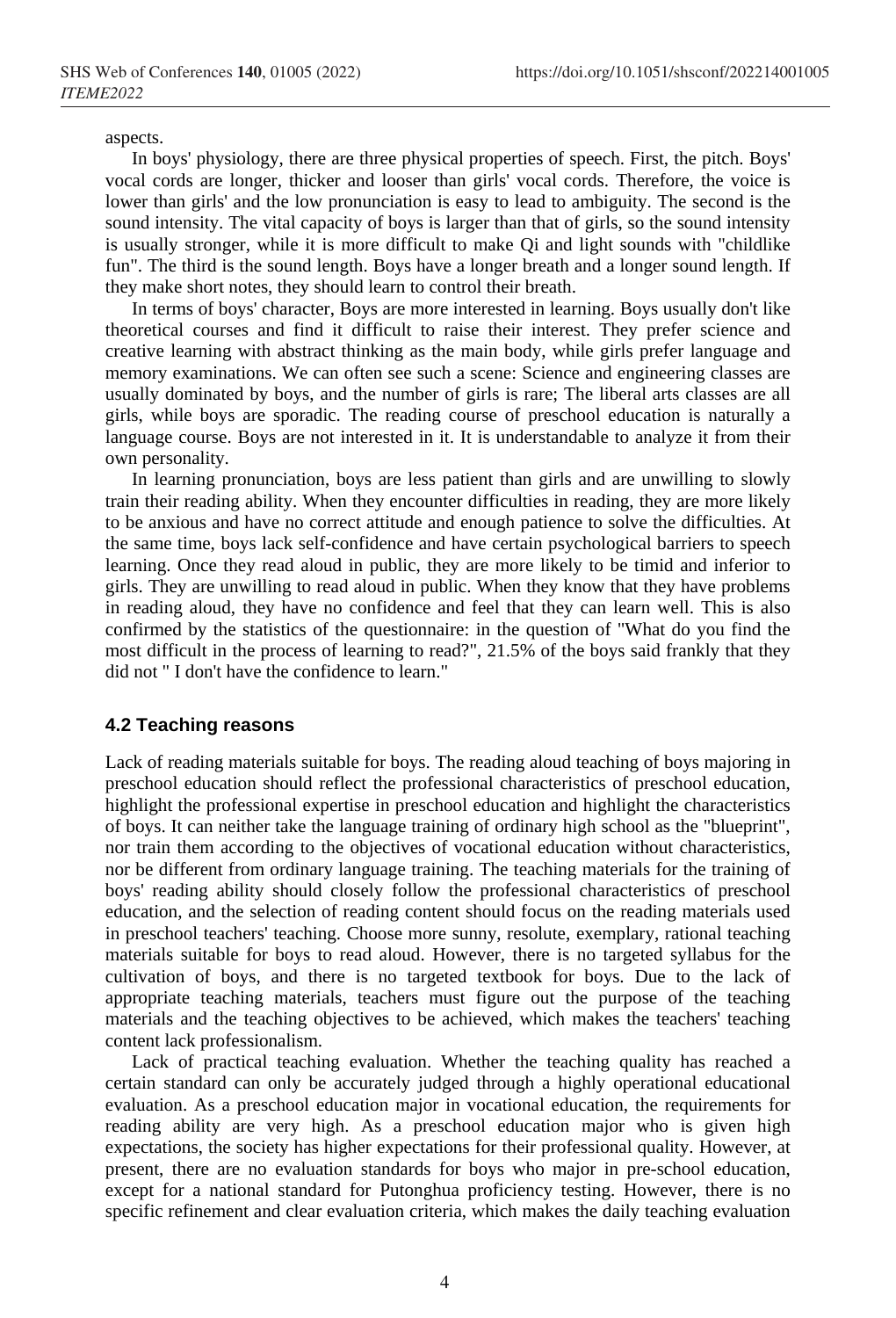at a loss. Reading aloud teaching is either practiced without comment, or the teacher simply verbally praises or criticizes it. In the final assessment, some schools are the theory test, some schools are the oral test, and some schools are the theory combined with the oral test. This messy evaluation method has long existed in the reading teaching of preschool education majors.

# **5 Reform measures**

The author believes that the implementation of class teaching for male and female students majoring in preschool education is not only the premise of curriculum construction, but also the basic link of curriculum construction. Boys are divided into a single class to facilitate the implementation of the teaching plan specially set up for boys. According to the characteristics of boys, this paper puts forward specific reform measures in teaching objectives, textbook construction, evaluation mechanism and so on.

### **5.1 Determine accurate teaching goals**

If the teaching objectives are not set accurately, it will directly affect the setting of teaching content and the development of teaching process, and the teaching effect will naturally deviate. If the teaching objectives are not accurately determined, there is no way to talk about the training requirements for boys, and the development of the whole teaching activities has no practical significance.

When determining the teaching objectives of the pre-school education boys' reading course, firstly, according to the different levels of teaching research, determine the teaching objectives and clarify the pre-school education boys' reading requirements. The whole teaching objectives are divided into course teaching objectives, unit teaching objectives and class-hour teaching objectives. The determination of each teaching goal should be based on reality, study the relationship with the superior goal, and determine the inferior goal. Second, it should be based on the three dimensions of teaching objectives. That is to deal with the relationship between knowledge and skills, process and method, attitudes, and values, and determine teaching goals. Third, it should point to all boys, not individuals. The teaching objectives should measure the learning foundation of boys majoring in preschool education, the ability level of mastering knowledge, the characteristics of boys, the performance degree of objectives, and explain the minimum standards to be achieved by the group of boys targeted by the objectives, to facilitate the implementation of teaching evaluation.

### **5.2 Strengthen the construction of teaching materials**

In terms of the guiding ideology for the compilation of textbooks, it is necessary to base on the national vocational education guidelines and policies, rely on the characteristics of preschool education, focus on the learning characteristics of boys, and be employment-oriented, improve the textbook management system, and innovate the textbook construction mechanism. In terms of the compilers of teaching materials, they should have rich teaching experience, be able to carry out extensive social investigation, understand the social demand for boys majoring in preschool education in reading aloud, and be able to integrate theory with practice to make the teaching materials more practical. In terms of the content of teaching materials, firstly, it is necessary to closely adhere to the professional characteristics of preschool education, and in the selection of reading content, emphasis should be placed on the reading materials used in the teaching of kindergarten